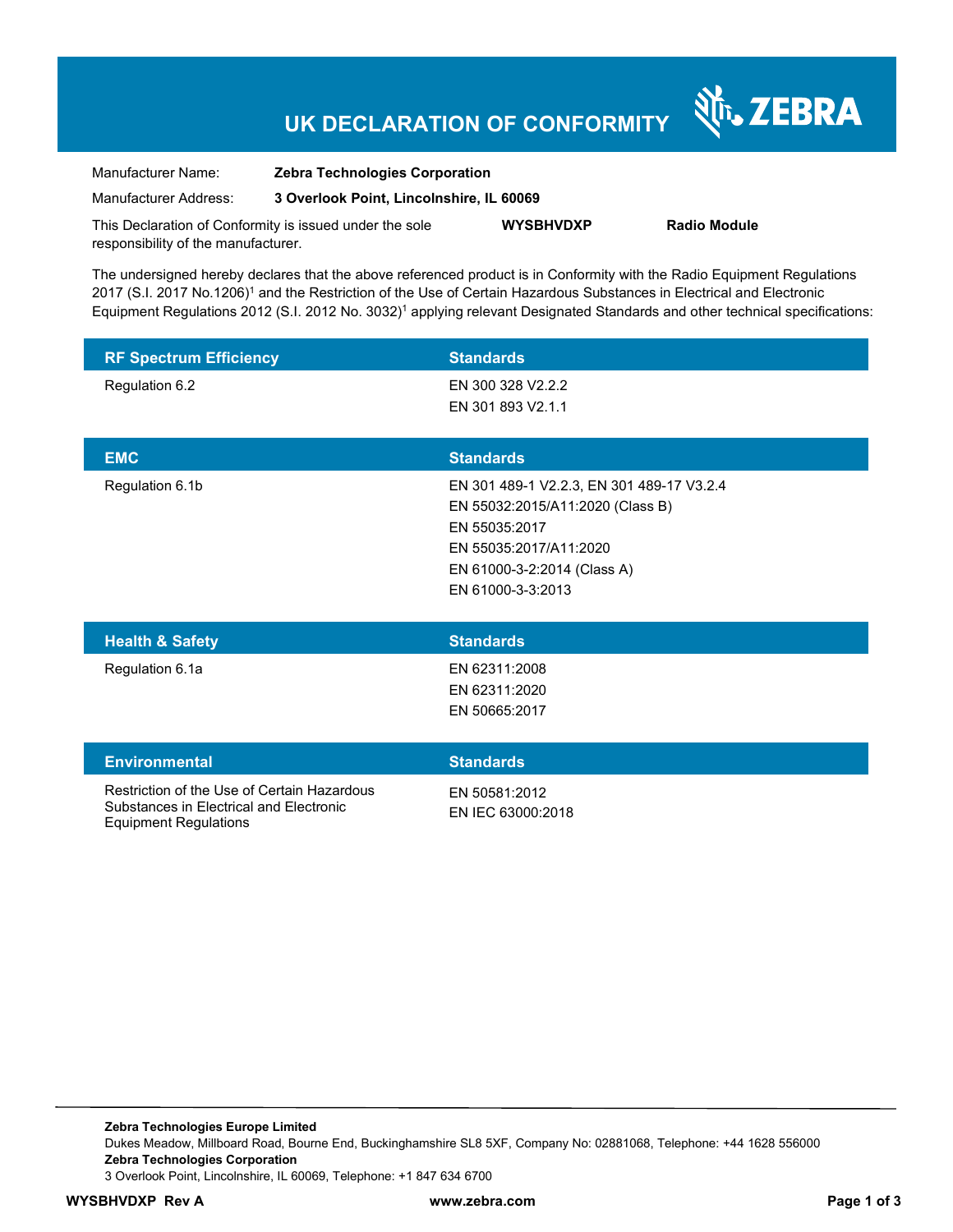## **UK DECLARATION OF CONFORMITY**

With regard to the Radio Equipment Regulations 2017 (S.I. 2017 No.1206)<sup>1</sup>, the conformity assessment procedure referred to in regulation 41(4)(a) and detailed in Schedule 2 has been followed.

 $^{\rm 1}$  As amended by applicable EU withdrawal legislation implemented at the time of issuing this declaration

**Signed on behalf of Zebra Technologies Corporation** 

Cach

*(Authorized Corporate Signature)* Jay Cadiz Rev: A Manager, Compliance Engineering **Date: 3 November 2021** Canadian Date: 3 November 2021 Place: Lincolnshire, USA

N<sub>i</sub>, ZEBRA